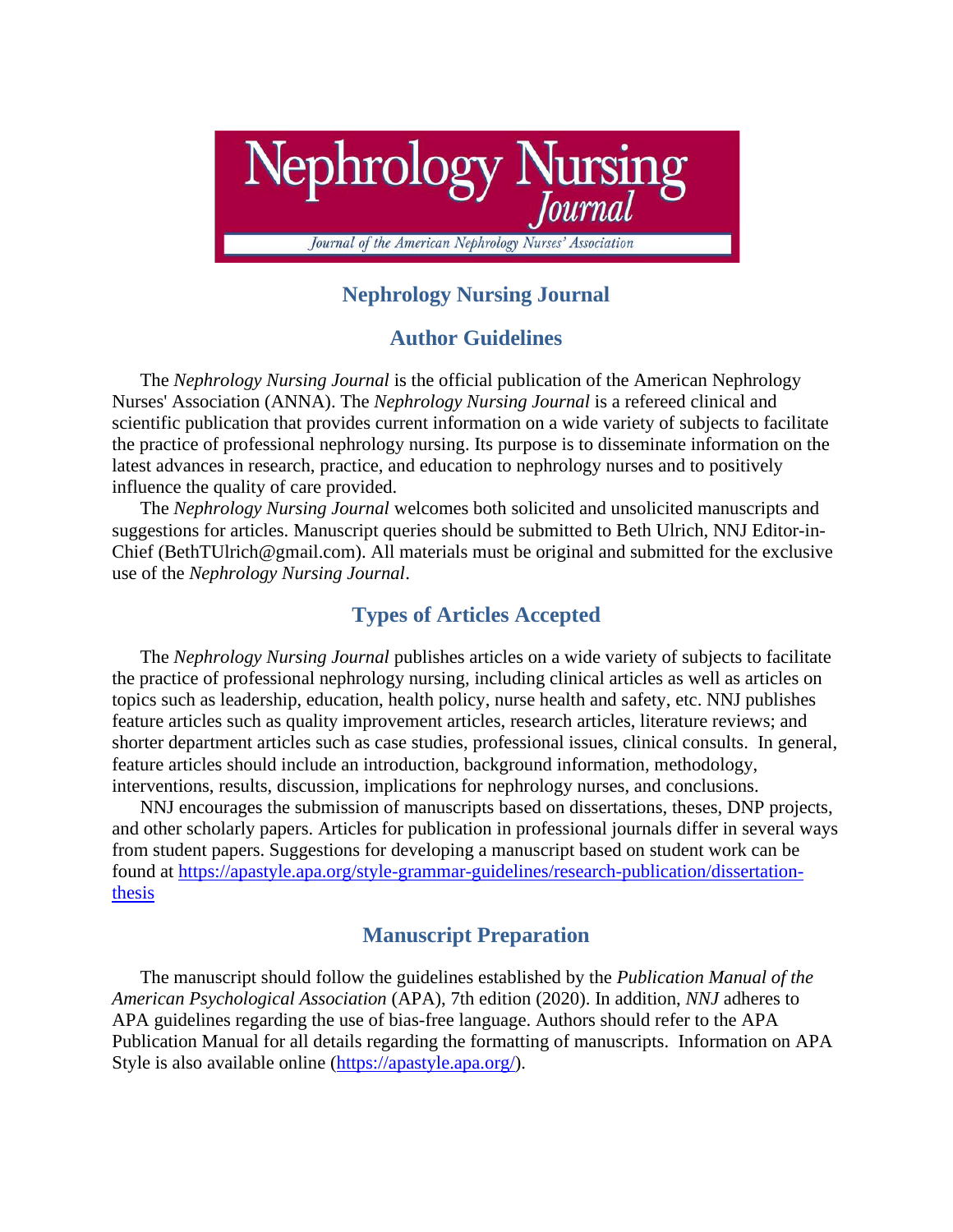## **Order of the Manuscript**

The following order should be followed for all manuscripts submitted to *NNJ* including department submissions.

- Title Page Include
	- o title of the manuscript
	- $\circ$  the names of the author(s) with their credentials
	- $\circ$  keywords Three to five words/phrases typically used when people are searching for information (e.g., hemodialysis, transplantation, work environment).
- Author Information For each author, provide the
	- o Name
	- o Credentials In the order designated by the ANA 2009 Position Statement: education (completed degrees only in order of highest degree first), licensure (state designation or requirement), national certification (earned), awards and honors, other certifications
	- o Current job title, name of employer, city and state of employer
	- o If applicable, any current ANNA leadership position titles
	- o If applicable, ANNA chapter of which the author is a member
	- o Contact information including email address, phone number, and land mail address (home address preferred).
	- o Disclosure statement. Include a statement signed by all authors that the contents, in whole or in part, have not been previously reported, and are not under consideration for publication elsewhere, nor will be, until a decision is made by the *Nephrology Nursing Journal* Editor.
	- o Indicate which author is the primary author or the corresponding author
- Acknowledgement of funding or other contributions (include only if applicable)
- Other acknowledgements (include only if applicable)
- Abstract (75-125 words) The abstract should be written as one paragraph
- Key words Provide several key words that describe the content and can be used in searches
- Learning outcome
- Manuscript text
- References
- Tables (start each on a separate page)
- Figures (start each on a separate page)

# **Word Limits**

NNJ does not publish word limits for submission to NNJ (except for abstracts) as we think they inhibit the authors. Word limits often thwart good writing – by emphasizing the quantity rather than the quality of words written. Authors to write as much as is required to convey the information that needs to be conveyed, but not so much that it bores the reader. The manuscript needs to be concise, articulate, and purposeful.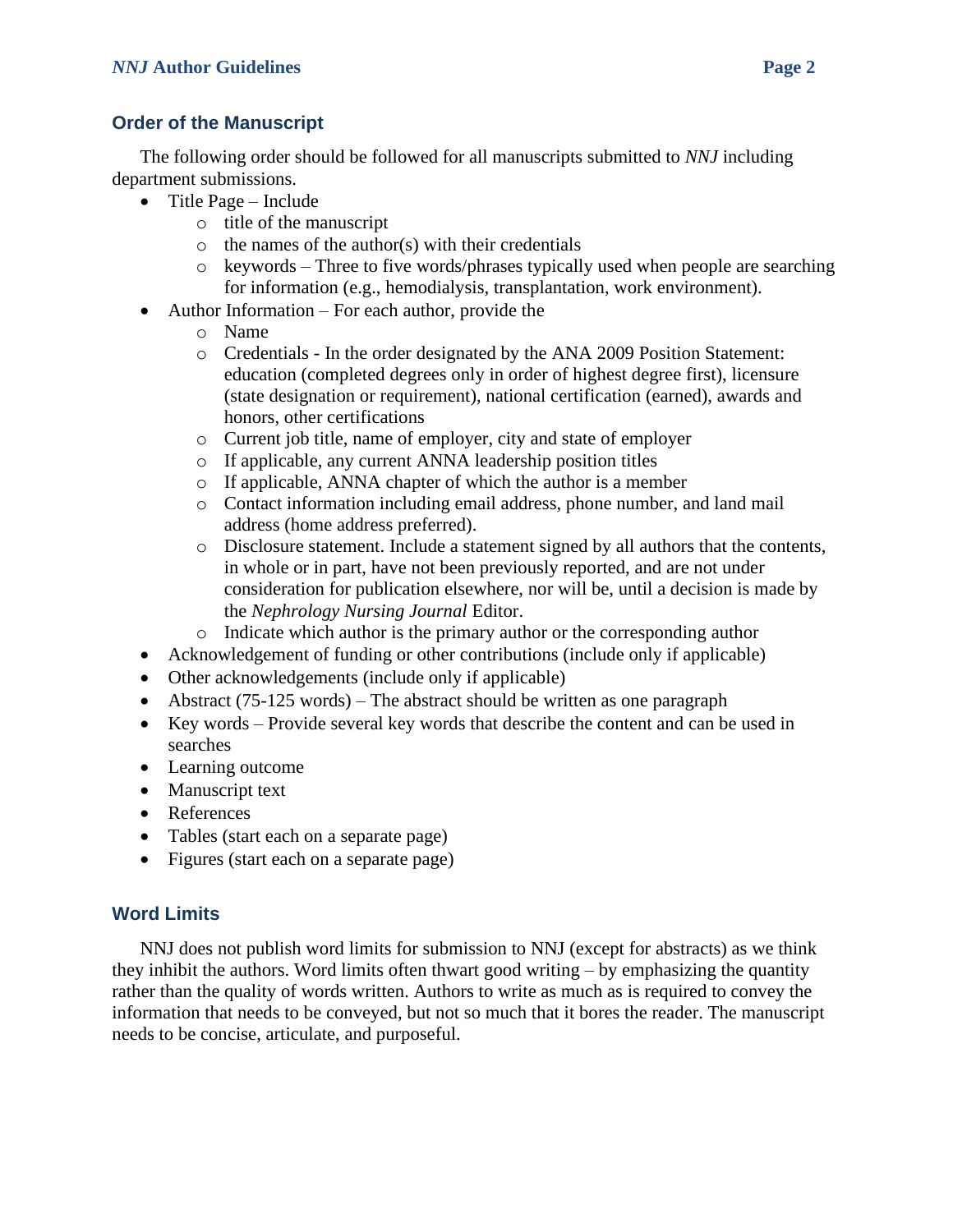## **Technical Format**

Manuscripts should be submitted using MS Word. The manuscript should be submitted in a 12 point font (preferably Times New Roman or Arial), be double spaced, and have at least one inch (1") margins. The text in the body of the manuscript should be indented at the beginning of each paragraph. A running header (shortened title) and page number should be included at the top of each page of the manuscript except for the title page.

Reference software programs (including the program that comes with MSWord) should NOT be used.

## **Headings**

*NNJ* uses three levels of headings in the body of the manuscript:

**First Level** (bold, left justified, underlined, Arial font, 12 point) **Second Level** (bold, left justified, Times New Roman font, 12 point) **Third level.** (bold, at the start of the paragraph, Times New Roman font, 12 point)

### **Punctuation Guidelines**

Spacing - Insert one space after commas, colons, semicolon, and periods.

Commas - Within a sentence, use commas to separate three or more elements that do not have internal commas (for example – apples, oranges, and bananas); use semicolons to separate three or more elements that have internal commas.

Quotation marks - Use double quotation marks when quoting material directly from the source, the first time a word or phrase is used for an invented or coined expression, and to set off the title of an article or chapter when the title is mentioned in the text. Do not use double quotation marks to identify the anchors of a scale or to introduce a technical term - italicize them instead. Do not use double quotation marks to enclose block quotations of 40 or more words.

Bullet points - If each bullet point is a complete sentence, start each with a capital letter and end each with a period. If the bullet points are a list, then end each bullet point with a comma or semicolon as noted above. End the last bullet point with a period.

## **Tables, Figures, and Photographs**

Each table and figure (including photographs, which are considered to be figures) should appear on a separate page after the reference section. Each table and figure should have a title at the top and any sources or permissions for the use of the table listed under the table/figure. For figures, make sure to submit the figure in a format that can be recreated for publication. If the figure is a graph, for example, submit the graph in a format that includes access to the data used to create the graph. The data in the tables and figures should be carefully checked for accuracy make sure all the numbers that should add up actually do add up.

Photographs must be of high resolution. If the table or figure is taken from another source, include a full reference citation. Obtaining permission to reprint another's work is the responsibility of the author. In addition, photographs that contain the image of an individual or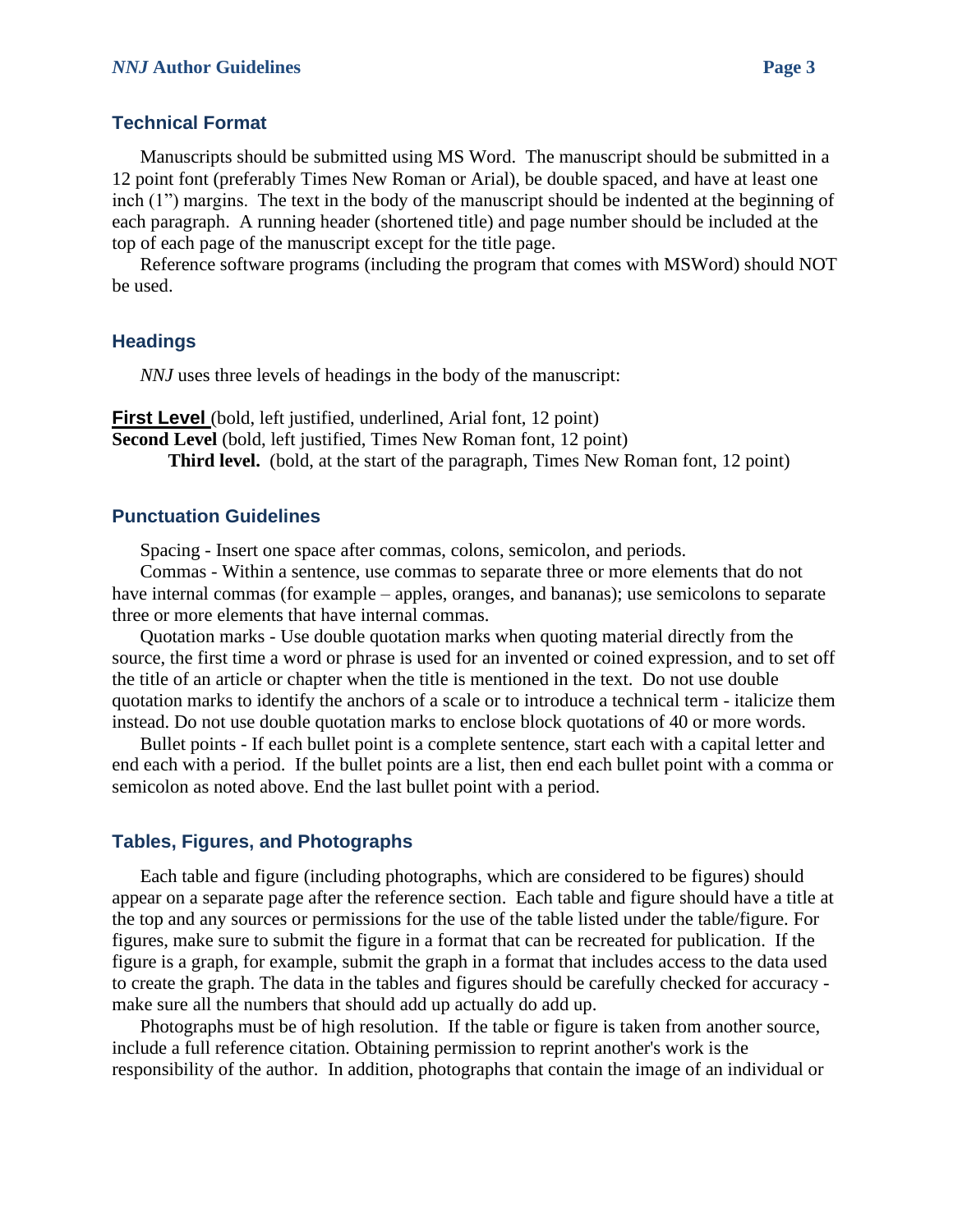#### *NNJ* **Author Guidelines Page 4**

individuals must be accompanied by signed releases from those individuals stating that they give permission for the photograph to be used in *NNJ*.

### **Citations and References**

The purpose of citations and references is for readers to be able to find the sources cited. Citations and references must follow the guidelines in the *APA Publication Manual*, 7th edition, 2020. Examples are provided below. For other types of citations or references, refer to the *APA Publication Manual*, Chapter 8: Works Credited in the Text.

#### **Citations**

Citations should be from primary (original) sources and should be as current as possible.

Citations from references with one or two authors should list all authors in each citation. (Kear, 2018; Ulrich & Robbins, 2017).

Citations from references with three or more authors should list the first author followed by et al. on all citations.

(Colaneri et al., 2017)

When multiple citations are listed for the same information, they should be listed in alphabetical order, with each citation - except the last - followed by a semi-colon.

(Colaneri et al., 2017; Headley et al., 2015; Kear, 2018; Ulrich & Robbins, 2017)

#### **References**

Reference information should be obtained from the original (primary) source. There should be a reference for each source cited in the manuscript. References should be listed in alphabetical order at the end of the manuscript and should begin on a new page. Authors should provide digital object identifier (DOI) numbers, when available, at the end of the reference.

For references with up to 20 authors, all author names should be listed. When there are 21 or more authors, list the first 19 authors followed by an ellipsis and the final author's name.

When there is more than one reference by the same author, the references by that author should be listed in order of the publication years with the earliest article listed first. When there is more than one reference by the same author in the same year, those references should be ordered alphabetically by the first word of the title and a lowercase suffix should be added to the year beginning with the letter "a" (i.e., 2021a, 2021b).

References for an entire book must contain the name(s) of the author(s), year of publication, title of book, edition of book (if multiple additions have been printed), and the name of the publisher.

Examples:

Author, A.A. (2018). *Title of book*. Publisher. Editor, A.A. (Ed.) (2021). *Title of book*. Publisher.

References for a book chapter must include information on the chapter as well as on the book as a whole.

Example: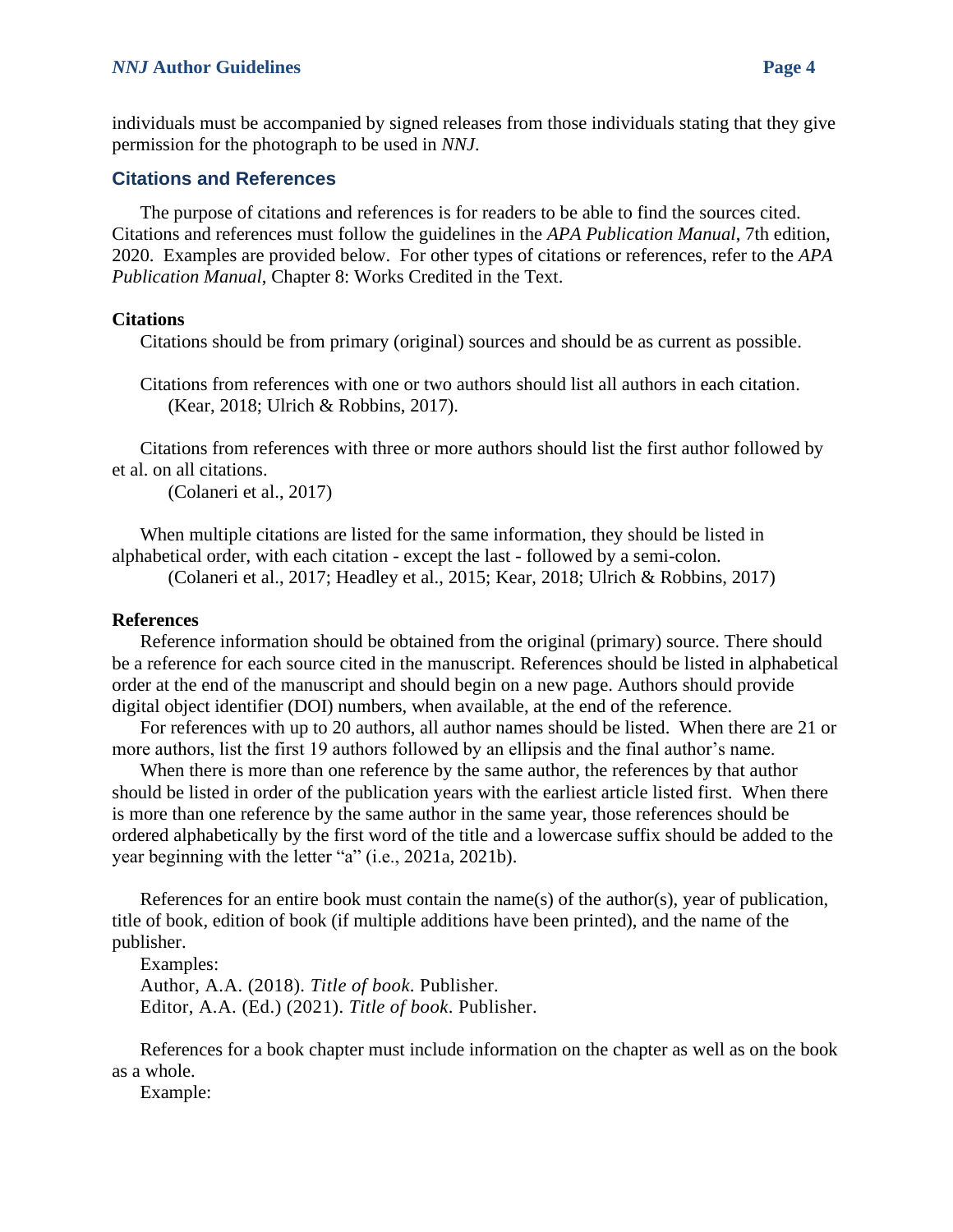Author, A.A., & Author, B.B. (2018). Title of chapter. In A. Editor & B. Editor (Eds.), *Title of book* (pp. xxx-xxx). Publisher.

References for articles must include the name(s) of the author(s), year of publication, title of the article, name of the journal, volume number, issue number, page numbers, and DOI number, if available. In addition, if the article can be retrieved online by readers, the article's web address should also be included.

#### Examples:

Author, A.A., Author, B.B., & Author, C.C. (2015). Title of article. *Journal Name, Volume number* (issue number), pages. (For page numbers, list the first page of the article and the last page of the article. If there are additional pages, they are listed following the consecutive pages. Example 101-110, 124). http://doi.org/10.1016/j.midw.2019.09.010

Author, A.A., Author, B.B., & Author, C.C. (2020). Title of article. *Journal Name, 10*(2), 101-110.

Author, A.A., Author, B.B., Author, C.C., Author, D.D., Author, E.E., Author, F.F., Author, G.G., Author, H.H., Author, I.I., Author, J.J., Author, K.K., Author, L.L., Author, M.M., Author, N.N., Author, O.O., Author, P.P., Author, Q.Q., Author, R.R., Author, S.S., ... Author, Z.Z. (2022). Title of article. *Journal Name, 10*(2), 101-110. http://doi.org/10.1020/ajkd.2019.09.010

### **Human and Animal Rights**

*Nephrology Nursing Journal* requires authors to disclose Institutional Review Board consent, if applicable, related to their research and manuscript. *Nephrology Nursing Journal* endorses and subscribes to the definition of Human and Animal Rights by the International Committee of Medical Journal Editors (2006), "Uniform Requirements for Manuscripts Submitted to Biomedical Journals," which states:

*When reporting experiments on human subjects, authors should indicate whether the procedures followed were in accordance with the ethical standards of the responsible committee on human experimentation (institutional and national) and with the Helsinki Declaration of 1975, as revised in 2000. If doubt exists whether the research was conducted in accordance with the Helsinki Declaration, the authors must explain the rationale for their approach, and demonstrate that the institutional review body explicitly approved the doubtful aspects of the study. When reporting experiments on animals, authors should be asked to indicate whether the institutional and national guide for the care and use of laboratory animals was followed.*

### **Authors**

### **Requirements to Be Named an Author**

*NNJ* adheres to the authorship requirements as specified in the Uniform Requirements for Manuscripts Submitted to Biomedical Journals (URMSBJ) developed by the International Committee of Medical Journal Editors (www.icmje.org). As noted in the URMSBJ, "All persons designated as authors should qualify for authorship, and all those who qualify should be listed.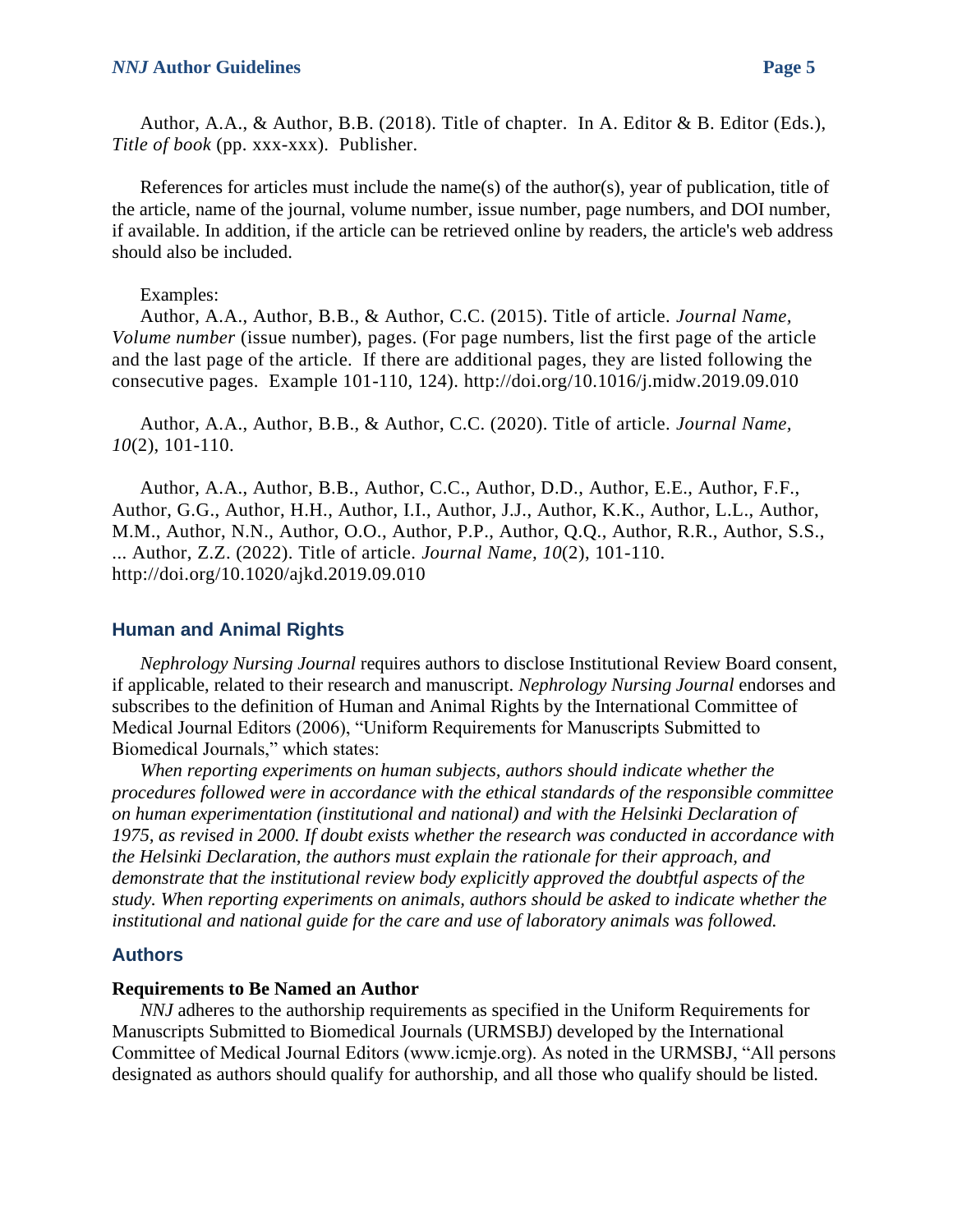Each author should have participated sufficiently in the work to take public responsibility for appropriate portions of the content."

## **Determining the Order of Authors**

According to the APA Publication Manual  $(7<sup>th</sup>$  ed., p. 25), *Authors are responsible for determining authorship and for specifying the order in which two or more authors' names appear in the byline. Principal authorship and the order of authorship credit should accurately reflect the relative contributions of persons involved...The general rule is that the name of the principal contributor appears first, with subsequent names appearing in the order of decreasing contributions.*

## **Primary/Corresponding Author**

The first author is generally the primary author. If an author other than the primary author is to receive the correspondence and regarding the manuscript, that author is called the corresponding author and should be indicated on the Author Information page of the manuscript. There is only one primary/corresponding author.

**Communication.** All correspondence concerning the article will be sent to the primary/corresponding author as designated in the manuscript submission. All correspondence concerning the manuscript to the NNJ Editor-in-Chief and the NNJ staff after the manuscript is submitted should come from the primary/corresponding author. It is the primary/corresponding author's responsibility to communicate information regarding the manuscript to other authors and to communicate information from other authors to the *NNJ*. This includes ensuring that all authors agree with any manuscript revisions submitted to *NNJ*.

**Responsibility for Permissions/Releases.** The primary/corresponding author is responsible for obtaining permissions and releases required for the manuscript and providing those permission to *NNJ* prior to publication of the manuscript. These include the following:

- Permissions to reprint information of previously published information. This includes permission to reprint tables, figures, images, etc.
- Permission to use an individual's name/identity in the manuscript (e.g., in an acknowledgment, personal communication, identification in a photograph)
- Permission to use an image/photograph
- Permission to use information from an institute/organization. If this work has been commissioned by or identifies with an institute or organization, the institution/ organization must grant permission for the use of the information presented in this article, and an authorized representative of the institution/organization must also sign this form stating his or her title in the institution/organization.

## **Acknowledgements**

Acknowledgements are used to recognize funding sources and are also often used to recognize the contributions and support of colleagues or groups in the performance of the research reported in the manuscript or the development of the manuscript. The acknowledgement should be concise and professionally worded. When readers may infer that those acknowledged endorse the data, conclusions, and/or the content in general, authors must obtain written permission from people included in the acknowledgement and must submit that permission to *NNJ*.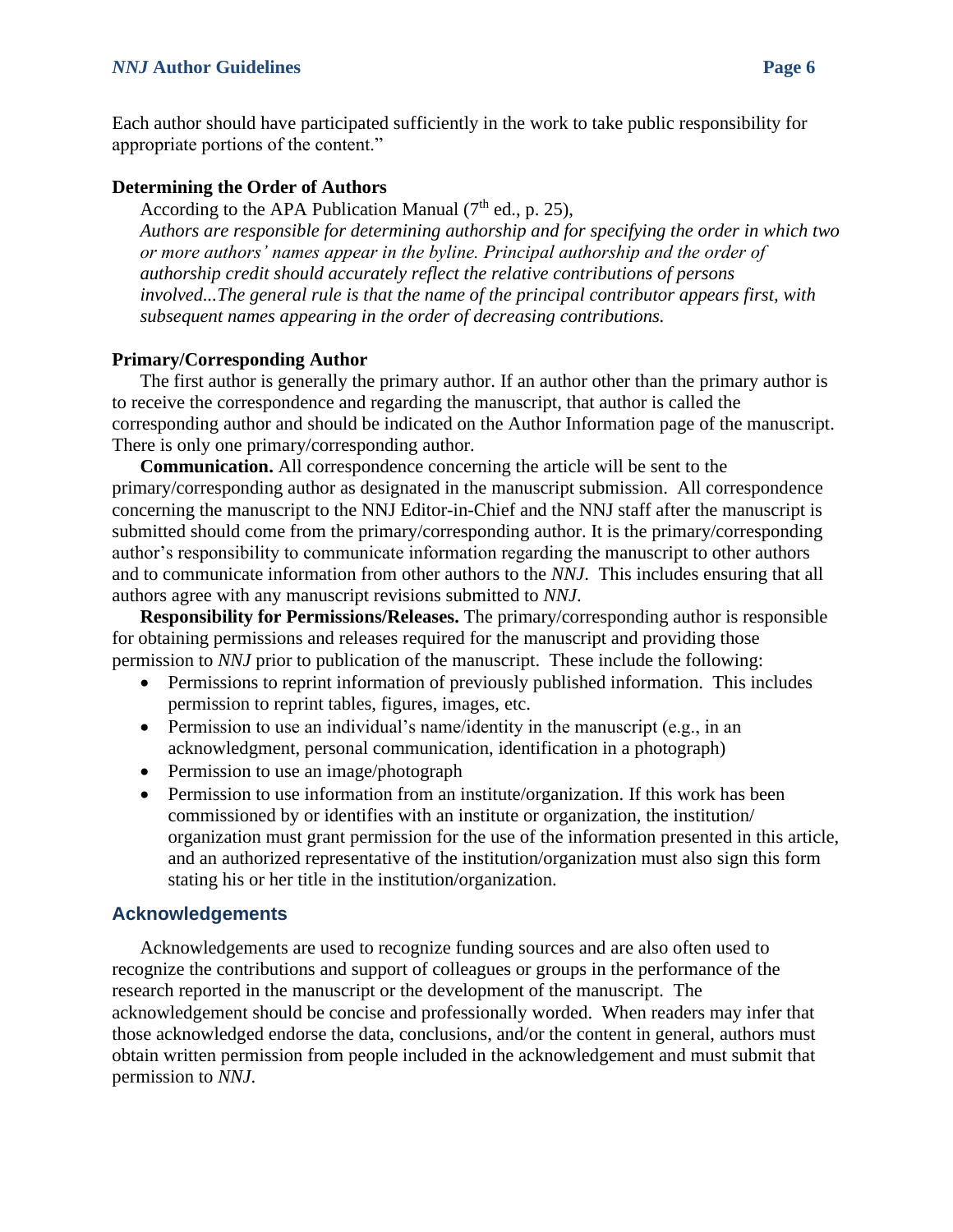### **Copyright Transfer**

In order to comply with present U.S. copyright law, **each** author of a submitted manuscript must complete and sign a transfer of copyright form. The author's signature on this form expressly transfers copyright of the manuscript and its contents (tables, figures, photos, etc.) to the *Nephrology Nursing Journal* in the event that it is published in media now and hereafter invented. The copyright transfer signature also confirms that the material is original and not previously published or under consideration for publication elsewhere nor will be, either in whole or partially, except in abstract form until a decision is made by the *Nephrology Nursing Journal*. The author also certifies that any affiliations with or involvement in any organization or entity with a direct financial interest in the subject matter or materials discussed in the manuscript (e.g., employment, consultancies, stock ownership, honoraria, expert testimony) are disclosed.

NNJ does not accept preprints.

#### **Abstract**

An abstract is a brief, concise, comprehensive summary of the article. It should be 75-100 words in length. In general, abbreviations should be avoided in abstracts. The abstract should be on a separate page before the body of the manuscript. When an article is indexed, only the title, the abstract, and reference information will appear in article searches.

#### **Protecting Privacy**

People have a right to their privacy. No identifying details should be included unless they are essential for scientific purposes. If initials are used as identifiers, they must be pseudonym initials. If any identifying information is included in photographs, written descriptions, or pedigrees the person or the person's legal guardian must give written consent for publication. The identified person or the person's legal guardian, if appropriate, should see the manuscript before granting permission.

The obligation to protect people's privacy applies to staff members, colleagues, and others as well as to patients. Some people like being identified in articles, but some do not, and their wishes should be honored.

#### **Using Bias-Free Language**

*NNJ* adheres to APA (2020) guidelines regarding the use of bias-free language. The overall principle of bias-free language is that the integrity of all human beings should be maintained and that they should not be described by language that objectifies them, implies prejudicial beliefs, or "perpetuates biased assumptions against persons on the basis of age, disability, gender, participation in research, racial or ethnic identity, sexual orientation, socioeconomic status, or some combination of these or other personal factors (e.g., marital status, immigration status, religion) (p. 131). Bias-free language focuses on the individual, emphasizing the person, not the person's disabilities or chronic conditions (for example, use "patients on hemodialysis" rather than "hemodialysis patients" and use "people with diabetes" instead of "diabetics").

### **Use of Primary Sources**

Primary sources are the original sources of information, such as the original report of a research study. You should not rely on other people's interpretation(s) of what was reported in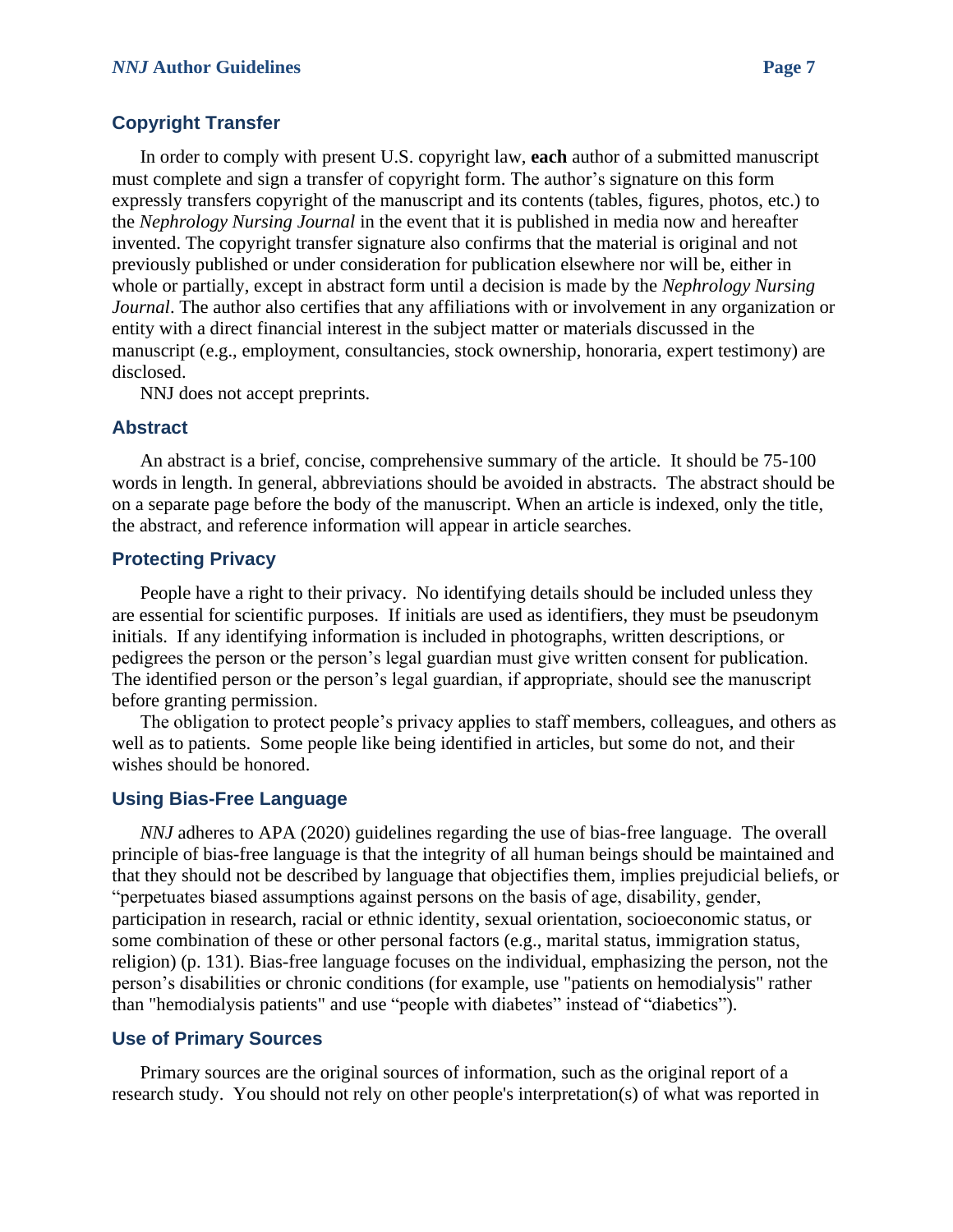### *NNJ* **Author Guidelines Page 8**

another publication. If Author A cites Author B's publication as the source for information in Author A's article, then you should read Author B's publication and confirm Author A's interpretation or, better yet, create your own interpretation. You also should not copy reference information from Author A's article, but should confirm the correct reference information before including it in your article.

## **Reference Management Software**

Reference management software can be very useful, but many reference management software products do not create complete and accurate citations and references. Editing citations and references in a manuscript in which reference management software has been used is often very difficult.

## **Formatting the Manuscript**

### **Abbreviations**

*NNJ* allows the use of common abbreviations. When deciding whether or not to use an abbreviation, consider the readers' familiarity with the abbreviation and whether or not the use of the abbreviation(s) makes the information easier to read or not. In any case in which an abbreviation is not in common use or may be confused with a similar abbreviation, an abbreviation should NOT be used. *NNJ* also does not permit the use of any abbreviations that are on The Joint Commission 'do not use' list. All abbreviations should be spelled out on first use. Consult the NNJ Style Guide [\(https://www.annanurse.org/nnj/author-guidelines\)](https://www.annanurse.org/nnj/author-guidelines)for detailed information on which abbreviations can be used in NNJ.

### **Units of Measure**

In general, *NNJ* uses the metric system and adheres to the International System of Units (SI) and its abbreviations. Metric units are preferred for measurements of volume, weight, height, and length. Refer to the APA *Publication Manual* for more details. Conversion information may be included in parentheses as appropriate.

## **Names of Pharmaceuticals, Devices, etc.**

Nonproprietary names of pharmaceutical products, devices, etc. should be used at all times unless the brand/trade name is relevant to the content.

### **Numbers**

- In general, use numerals for numbers 10 and above and words to express numbers below 10.
- Use numbers for:
	- o numbers 10 and above (cardinal and ordinal numbers)
	- o numbers that immediately precede a unit of measurement;
	- o numbers that represent statistical or mathematic functions, fractions, decimal quantities, percentages, ratios, and the like;
	- o numbers that represent time, dates, ages, scores, points on a scale, exact sums of money, and numerals as numerals;
	- o numbers that denote a specific place in a numbered series, and parts of books and tables.
- Use words for numbers and for common fractions that begin a sentence, title, or heading.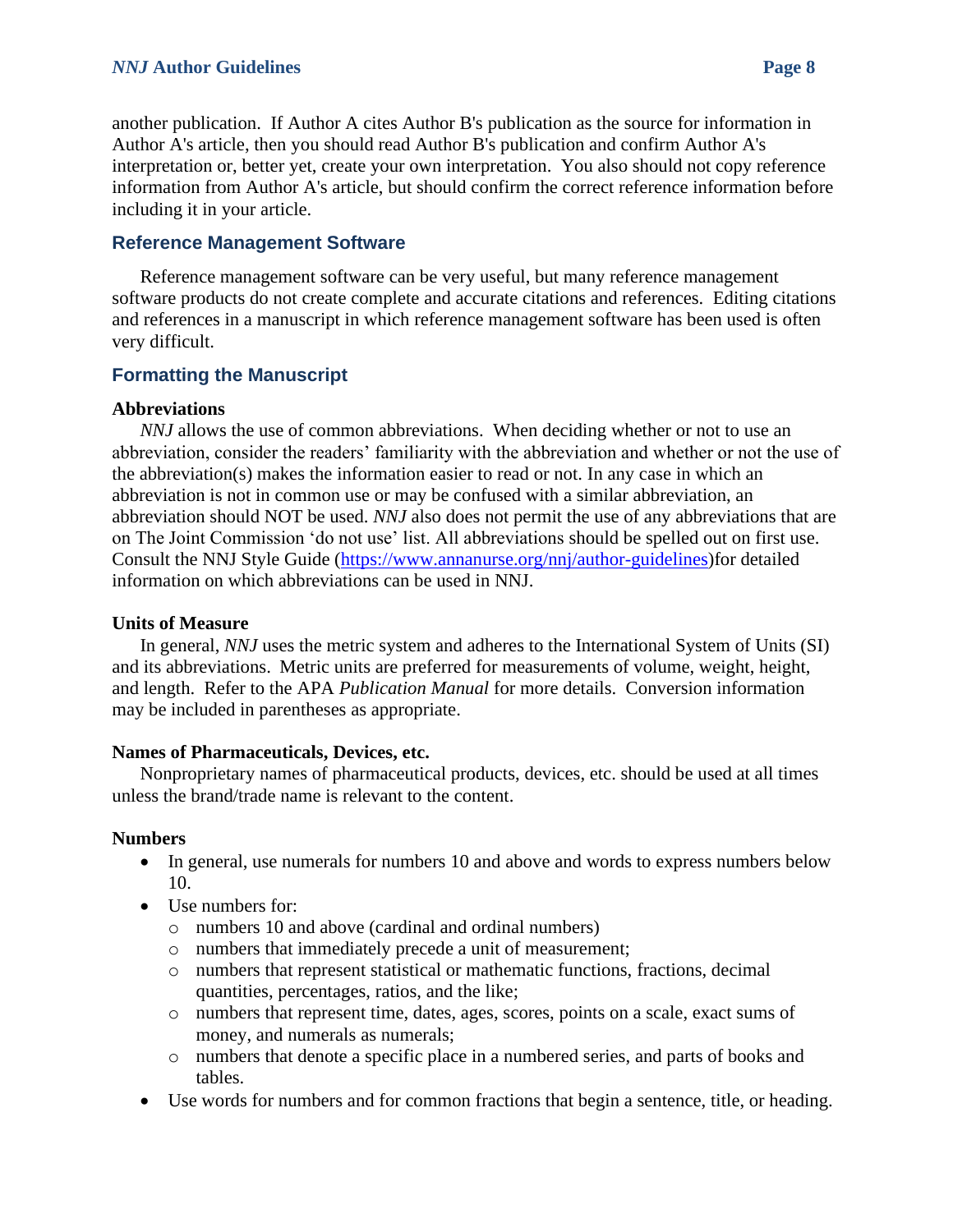## *NNJ* **Author Guidelines <b>Page 9**

- Use a zero before the decimal point with numbers that are less than one when the statistic can exceed one.
- Be consistent with the number of decimal places used in comparative data.

## **Plagiarism**

Plagiarism is not borrowing or copying. It is an act of fraud and it is illegal.

"The expression of original ideas is considered intellectual property and is protected by copyright laws, just like original inventions. Almost all forms of expression fall under copyright protection as long as they are recorded in some way (such as a book or a computer file). All of the following are considered plagiarism:

- turning in someone else's work as your own
- copying words or ideas from someone else without giving credit
- failing to put a quotation in quotation marks
- giving incorrect information about the source of a quotation
- changing words but copying the sentence structure of a source without giving credit
- copying so many words or ideas from a source that it makes up the majority of your work, whether you give credit or not" (iParadigms, 2014).

Plagiarism also includes copying your own work from a copyrighted source.

For additional information and details on plagiarism and how to avoid it, go to [www.plagiarism.org/plagiarism-101/what-is-plagiarism](http://www.plagiarism.org/plagiarism-101/what-is-plagiarism)

## **Permissions/Releases**

The primary/corresponding author is responsible for obtaining permissions and releases required for the manuscript and providing those permission to *NNJ* prior to publication of the manuscript. These include the following:

- Permissions to reprint information of previously published information. This includes permission to reprint tables, figures, images, etc.
- Permission to use an individual's name/identity in the manuscript (e.g., in an acknowledgment, personal communication, identification in a photograph)
- Permission to use an image/photograph
- Permission to use information from an institute/organization. If this work has been commissioned by or identifies with an institute or organization, the institution/ organization must grant permission for the use of the information presented in this article, and an authorized representative of the institution/organization must also sign this form stating his or her title in the institution/organization.

Use the NNJ permission/release forms to obtain permissions/releases.

# **Department Manuscripts**

For manuscript submissions to *NNJ* departments, all author guidelines must be followed. Manuscripts should be submitted via email [\(nephrologynursing@ajj.com\)](mailto:nephrologynursing@ajj.com). *NNJ* Departments include:

- Access Issues
- Books & Media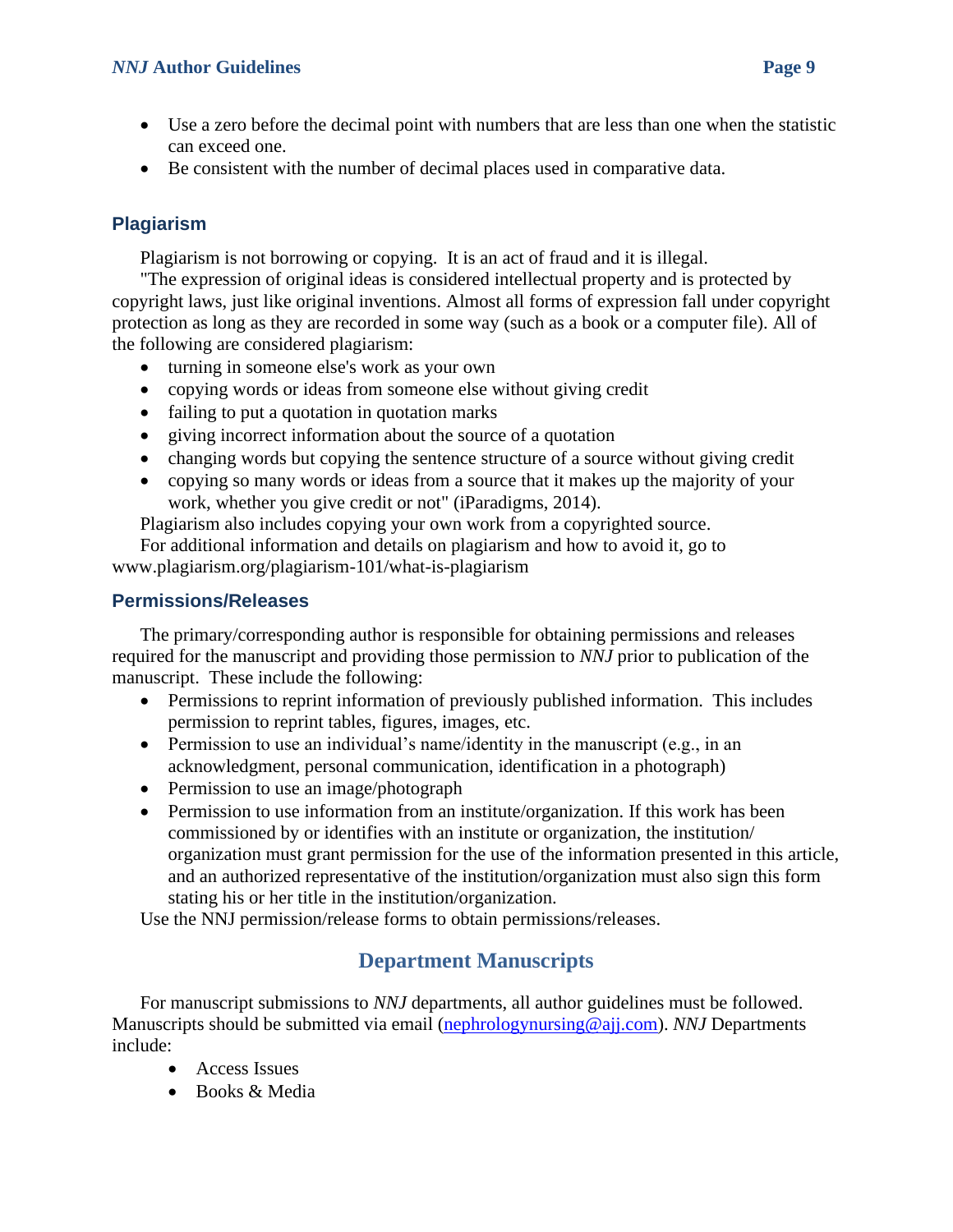- Case Study
- Clinical Consult
- Exploring the Evidence
- First Person
- Patient Safety and Quality Care
- Professional Issues
- Specialty Practice Networks
- Please indicate in your email the department to which the manuscript is being submitted.
- The reviews of the department submissions are completed and the recommendations for publication decisions are made to the Editor-in-Chief by the Department Editor, with the Editor-in-Chief having the final decision about the disposition of manuscripts.
- Submissions to the Specialty Practice Networks (SPN) department are coordinated by the SPN Publication Leaders.

# **Manuscript Submission Requirements**

All manuscripts must be MS Word format. Manuscripts must NOT contain reference software codes, and the use of reference software is highly discouraged. Manuscripts must be submitted via email [\(nephrologynursing@ajj.com\)](mailto:nephrologynursing@ajj.com). The submission must also include copyright and disclosure statements as well as any permissions required for use of information, tables, figures, and photographs. Authors must retain a copy of the submitted manuscript, including illustrations, graphs, and/or charts. Authors will receive an acknowledgment within 14 days of the receipt of the manuscript.

## **Copyright and Disclosure Statements**

All material published in the *Nephrology Nursing Journal* is protected by copyright. The *Nephrology Nursing Journal* does not accept responsibility for statements or claims made by contributors. All authors are required to submit a signed copyright release form, a disclosure of conflict of interest statement, and identify their specific contribution to the manuscript or to the work on which the manuscript is based.

# **Manuscript Review Process**

The *Nephrology Nursing Journal* is a refereed publication. Manuscripts are sent to members of the Manuscript Review Panel and/or Editorial Board for review and recommendations, with the Editor-in-Chief having the final decision about the disposition of manuscripts. Decisions are made based on the reviewers' recommendations, relevance to the *Nephrology Nursing Journal* readership, originality, educational value, strength of conclusions (where applicable), clarity, and conciseness of literary expression. All editorial corrections, clarifications, and additions requested in the review process are the responsibility of the author. Members of the *NNJ* Manuscript Review Panel are volunteers who provide peer review of submitted manuscripts. The review process typically takes 3-4 months.